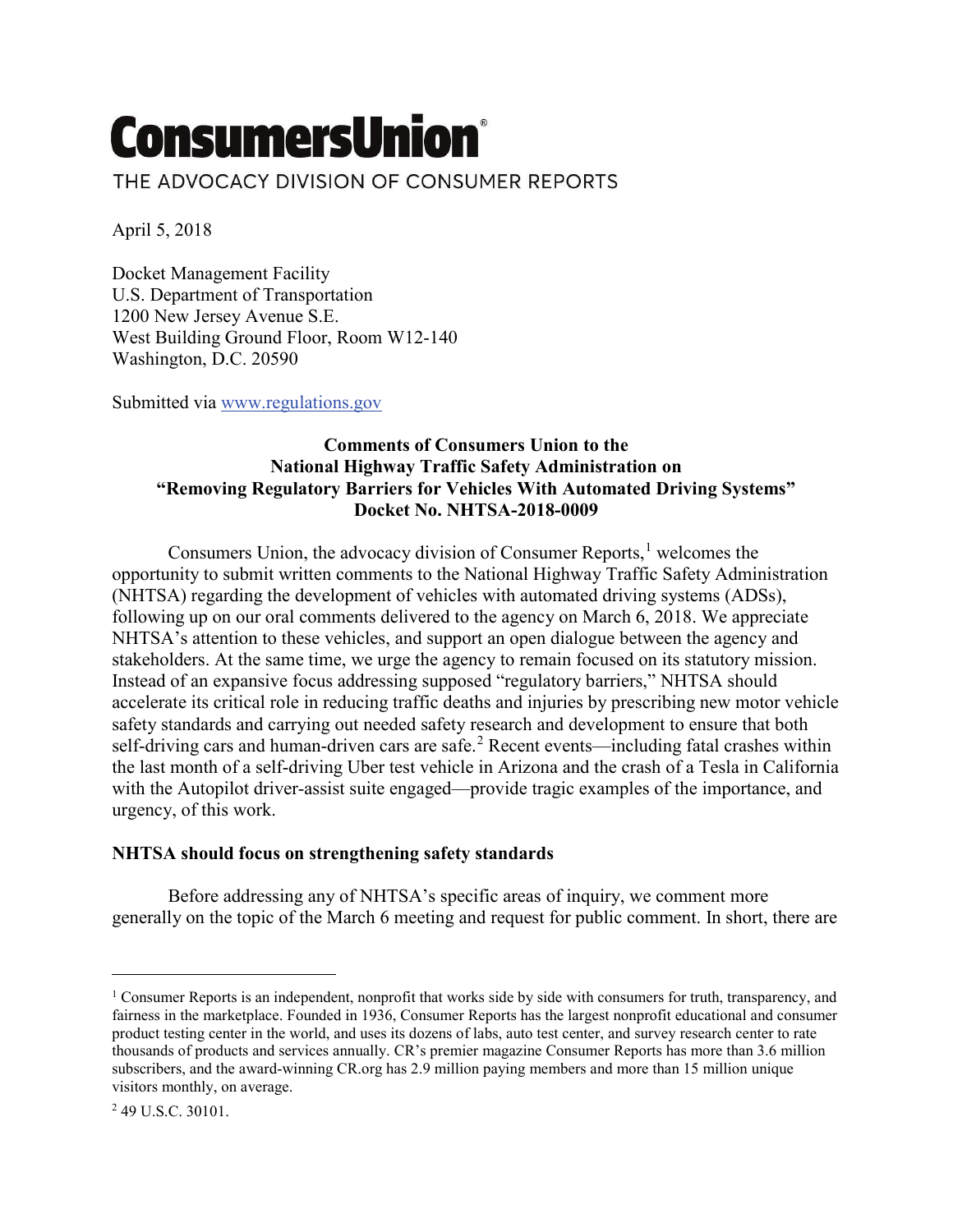more important subjects that NHTSA should be addressing right now to save lives and prevent injuries.

Primarily, we urge NHTSA to consider the valuable role that safety standards have played in reducing vehicle-related injuries and deaths. Researching, crafting, and finalizing federal motor vehicle safety standards is an approach that has proven to save lives. According to NHTSA's most recent report on the subject, from 1960 through 2012, more than 600,000 lives were saved by vehicle safety technologies like seat belts, airbags, child safety seats, electronic stability control, and their associated federal standards.<sup>[3](#page-1-0)</sup> With history as our guide, it would be reasonable to presume that safety standards could save at least another 600,000 lives going forward 50 years.

In light of the significant benefits of smart safety standards, it is unclear why the Department of Transportation has deemed "regulatory barriers" to be such a priority, and we raise significant concerns about deregulation, or eliminating consumer protections, being the result.

Although auto safety has significantly improved over the last several decades, there is still much more progress to be made. In 2016, 37,461 people died in motor vehicle crashes, representing a 14% increase from just two years earlier—and yet life-saving technologies, such as vehicle-to-vehicle (V2V) communications technology, rear seat-belt reminders, and heavyduty vehicle speed limiters, to name a few, are not required today. Nor are up-to-date and stronger tests in place to ensure that child seats are effective in frontal and side-impact crashes and that cars sufficiently protect occupants from oblique impacts. Furthermore, recent events including fatal crashes just within the last month of a self-driving Uber test vehicle in Arizona and the crash of a Tesla with the Autopilot driver-assist suite engaged—demonstrate the importance of closely overseeing driving automation systems as they are developed and tested, and establishing mandatory protections to ensure the entire industry gets the technology right. A failure to do so could set the technology back years or even decades.

NHTSA should do everything in its power to keep people safe on our roads. If the agency is seeking to make changes related to federal motor vehicle safety standards (FMVSS), its efforts would be best spent by bolstering its research on new standards and on improvements to strengthen existing standards that could prevent crashes and save lives.

## **Any revisions to federal safety standards must put safety first**

 $\overline{a}$ 

When NHTSA chooses to strengthen or revise federal safety rules, it should ensure that safety itself is always the primary consideration—for the sake of both the well-being of consumers and the success of companies' technologies. We know that there is a great deal of excitement in the current and potential market for vehicles with ADSs, and competition is fierce. But the competitive push must not overwhelm the importance of safety. If NHTSA were to lower

<span id="page-1-0"></span><sup>&</sup>lt;sup>3</sup> NHTSA, "Lives Saved by Vehicle Safety Technologies and Associated Federal Motor Vehicle Safety Standards, 1960 to 2012" (Jan. 2015) (online at: [crashstats.nhtsa.dot.gov/Api/Public/ ViewPublication/812069\)](https://crashstats.nhtsa.dot.gov/Api/Public/ViewPublication/812069).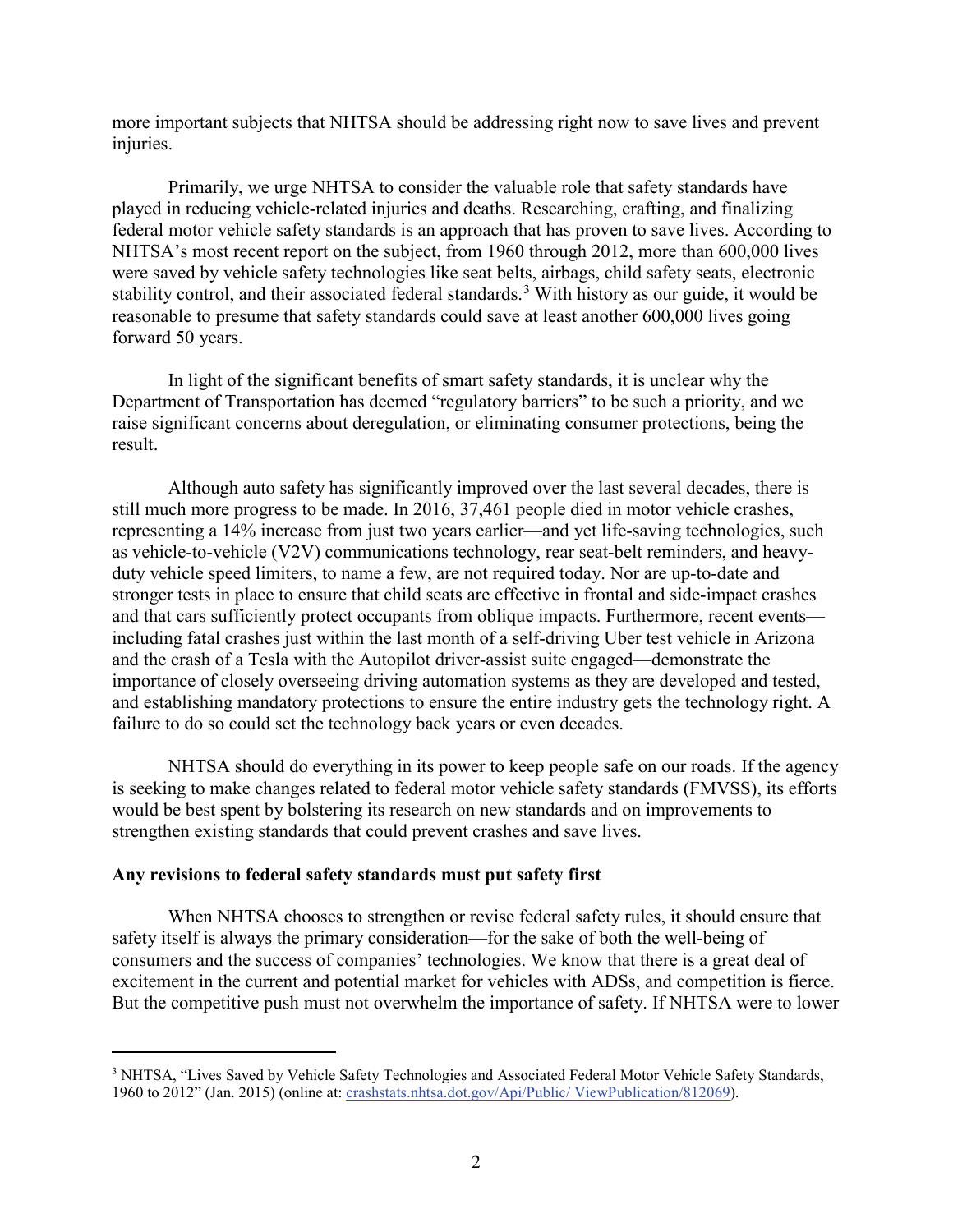the bar for safety, it could all too easily increase the chance of a backlash to automated driving technologies that would slow down the pace of progress for everyone.

Agencies should ensure that federal rules developed in the past achieve their statutory purposes in an appropriately effective and cost-effective manner, and are strengthened or revised as warranted with that goal in mind. However, NHTSA's request for comment indicates that the agency, in this notice, may be overly focusing on reducing the cost to industry of complying with critical protections. We note this possible misplaced focus as follows:

- NHTSA asks for comments on different categories of "barriers" to the testing, certification, and compliance verification of vehicles with ADSs. Specifically, the agency requests stakeholder input on "performance requirements that may serve a reduced safety purpose or even no safety purpose at all for vehicles with ADSs and thus potentially impose more cost and more restrictions on design than are warranted." While federal requirements should serve a safety purpose—and be strengthened or revised as necessary to ensure that is the case—we are concerned by the breadth of this suggestion. NHTSA does not indicate how regulatory activity arising from this suggestion would ensure that consumer safety does not suffer. It is not apparent to us how NHTSA would determine that a required safety measure imposes more costs or design restrictions than "warranted," or what calculation or procedure would determine whether the costs or restrictions are warranted. Furthermore, it is unclear under which circumstances the reduced safety benefits from a federal safety rule could lead the rule to be considered no longer useful to protecting consumers from injury and death, in light of its costs or impact on design.
- NHTSA also asks whether any problems posed by FMVSS provisions can be resolved without conducting additional research or rulemaking. If the agency determines that there are issues created by federal safety standards that undermine safety in the automated driving environment, it should conduct, oversee, or otherwise obtain well-founded research into how alternative provisions in a standard would better protect consumers on our roads. One of NHTSA's hallmarks is as a data-driven agency, and all regulatory revisions to FMVSS must be data-driven, demonstrating that a change is reasonably likely to improve safety. Without such research, the changes risk being arbitrary and capricious. Legal interpretations and other mechanisms that involve a lesser degree of transparency and public input should be used only in rare circumstances, in which the change is non-controversial and unlikely to attract adverse public comment. If NHTSA determines that a standard is problematic to vehicles with ADS, it should conduct an official rulemaking process, or provide a notice-and-comment opportunity about its rationale for not doing so. Stakeholder feedback provides invaluable insight into decisions related to motor vehicle safety, and must be considered when making any changes to FMVSS. Specifically, public notice-and-comment is necessary to ensure that all relevant voices are heard.
- NHTSA asks if there are items that would be better addressed through research by outside stakeholders, such as industry or research organizations, instead of by NHTSA itself. We understand that NHTSA's resources are limited, and support additional funding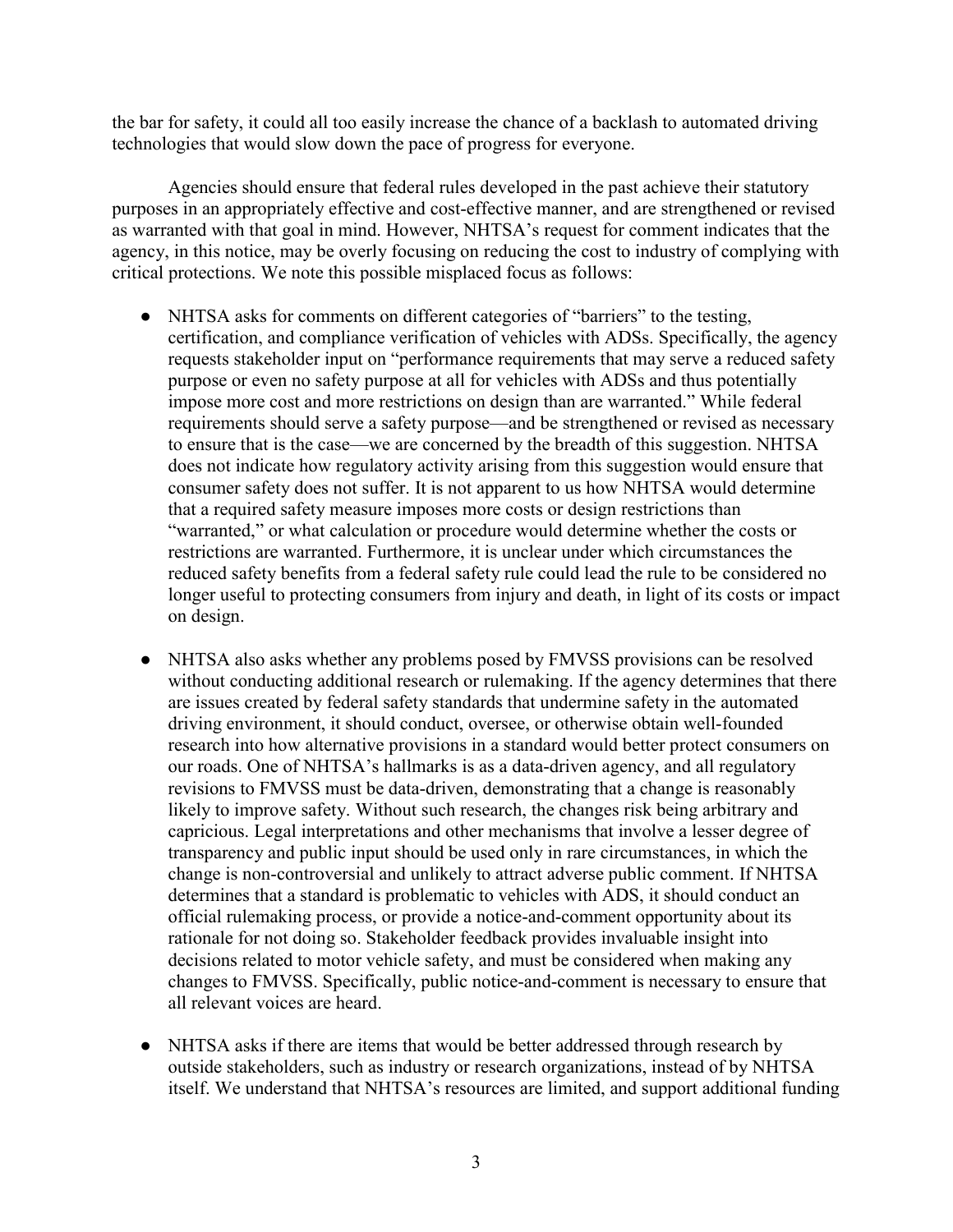and staffing for vehicle safety research. We stress, however, that any changes to FMVSS should be supported by the body of evidence, including vehicle safety research. To that end, if research related to a rule change is not conducted by NHTSA, the research should ideally be conducted by an entity independent from any financial interest in the outcome of a regulatory change. If, however, the research is conducted by an entity with a financial interest in the change, it should be subject to substantially greater vetting by the public to help maximize safety benefits and minimize conflicts of interest.

### **To best promote the safety of vehicles with automated driving systems, NHTSA should shift the time, energy, and resources spent on deregulation to several key priorities**

In developing and rolling out vehicles that include driving automation features, safety truly must be the number one priority, as the Transportation Department and NHTSA have indicated it is. All other considerations must be secondary. To that end, we provide several examples of areas to which NHTSA should devote its focus rather than on supposed barriers.

First, NHTSA should promptly implement the National Transportation Safety Board's (NTSB) recommendations related to vehicles with Level 2 and 3 driving automation. These include standardizing data parameters and crash reporting so that investigators can better understand driver and vehicle performance before and during a crash, and developing a method to verify that manufacturers of these vehicles incorporate system safeguards that limit use of driving automation to those conditions for which they were designed.

There are demonstrated safety hazards associated with foreseeable use and foreseeable misuse of these systems, which contain automated steering, braking, and or acceleration functions but require the driver to remain engaged and monitor the environment at all times. These hazards recently were documented by the NTSB in its findings that Tesla's "Autopilot" driver-assist system played a major role in the May 2016 fatal crash of a Model S in Florida.<sup>[4](#page-3-0)</sup> Incidents like that one—as well as, perhaps, others currently under investigation—indicate consumer confusion about the capabilities and limitations of these systems.

In addition, NHTSA should require manufacturers to include a system to verify driver engagement and responsiveness that meets minimum performance standards enforced by the agency. Vehicles with Level 2 and 3 driving automation particularly rely significantly on human drivers to prevent a potential crash. Yet, these two levels are the ones in which human drivers are the most likely to place undue faith in the capabilities of an automated system, and to therefore be foreseeably inattentive or nonresponsive in a scenario that leads to a crash. Such systems should also be required for the testing of Level 4 and 5 vehicles with a backup driver, as well as new cars, light trucks, and heavy duty vehicles for which the highest level of automation is Level 0 or Level 1.

 $\overline{a}$ 

<span id="page-3-0"></span><sup>4</sup> National Transportation Safety Board, Collision Between a Car Operating with Automated Vehicle Control Systems and a Tractor-Semitrailer Truck Near Williston, Florida May 7, 2016 (Sept. 12, 2017) (online at [www.ntsb.gov/investigations/AccidentReports/Pages/HAR1702.aspx\)](https://www.ntsb.gov/investigations/AccidentReports/Pages/HAR1702.aspx).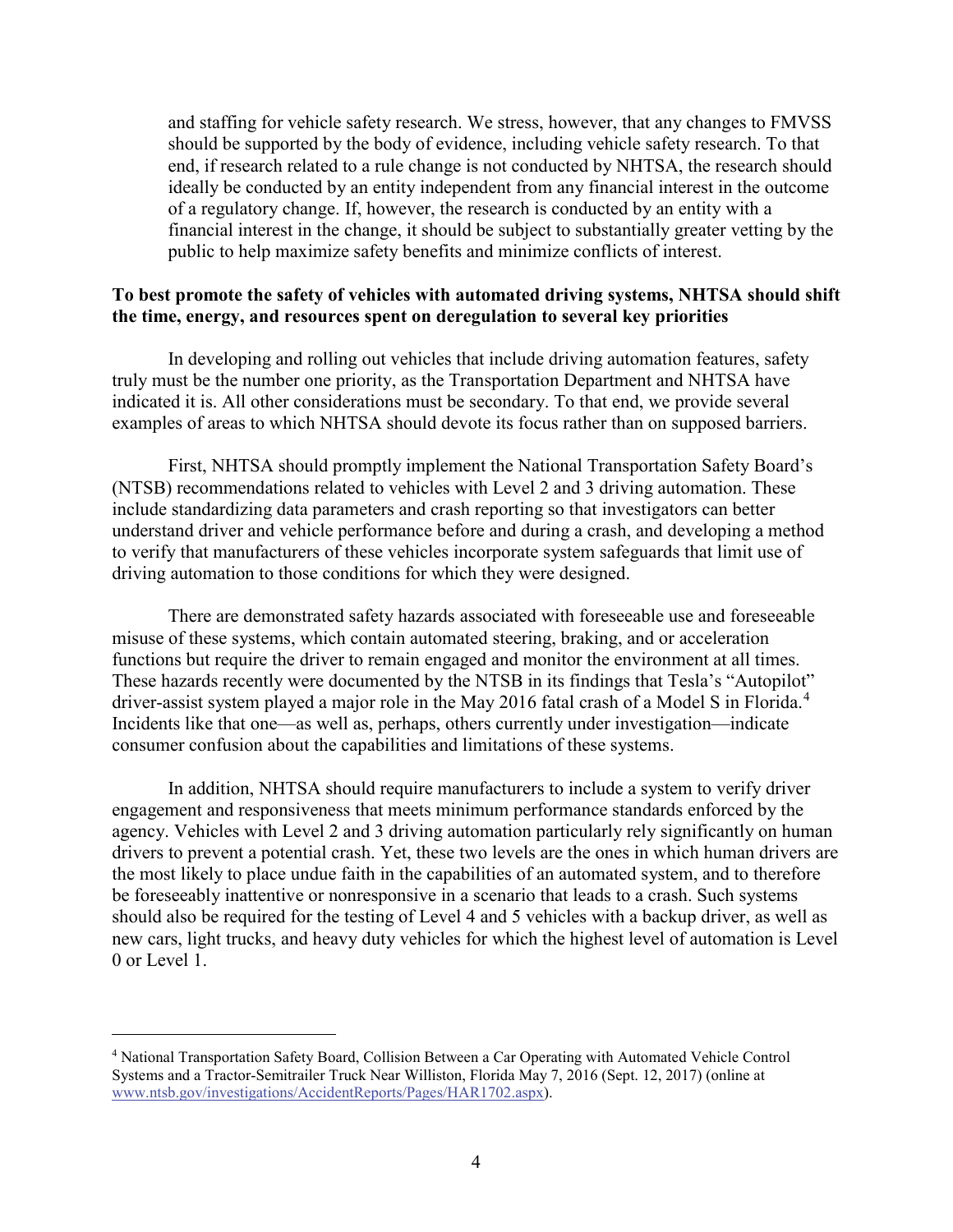Further, NHTSA should set binding minimum electronics system and cybersecurity standards for manufacturers, since there are potentially life-or-death consequences if safetycritical systems are compromised. Cars and motor vehicle equipment have increasingly complex electronics systems and are increasingly networked, and can have major performance or cybersecurity vulnerabilities just as a computer or a mobile device can—but with potentially lifeor-death consequences if safety-critical systems are compromised.

If NHTSA moves forward with efforts to amend current standards or test procedures to remove or alter references to a steering wheel, brake, accelerator, emergency brake, rearview mirrors, or other critical safety systems associated with a human driver—which could be appropriate for self-driving cars if limited and undertaken with care—the agency should also develop new standards to ensure such vehicles can still pass all existing FMVSS associated with those functions. Furthermore, NHTSA should ensure that any accommodations made for removing the steering wheel or altering seating positions include airbags and other occupant protection measures that deliver performance at least equal to whichever is the most protective among driver or front passenger requirements. NHTSA also should quickly move forward with research and development related to process standards, or other equivalently protective standards, for automation software, sensor, actuator, and electronics system design; performance standards for automation sensors and actuators; and the development of software simulation test standards.

Finally, NHTSA should develop clear expectations and procedures related to over-the-air (OTA) vehicle software updates. The recent incident involving Fiat Chrysler vehicles—in which an over-the-air update caused many cars' user interfaces, including backup cameras and emergency response systems, to endlessly restart and lose functionality—shows the need for NHTSA to fully account for these updates in order to keep consumers safe.<sup>[5](#page-4-0)</sup> OTA updates may be effective tools to implement certain recalls or improve the function of a vehicle, but they can also be vectors for new, life-threatening defects, which could be especially dangerous in vehicles that are operated exclusively by software and artificial intelligence.

#### **Conclusion**

 $\overline{a}$ 

Creating and revising safety standards is a very resource-intensive process, and NHTSA has significant resource constraints. At every possible opportunity, we at Consumers Union share our view that the agency's capabilities should be strengthened significantly through both increased funding and authority. NHTSA should be empowered to protect consumers against new hazards that may emerge, and to ensure ADSs work as they are supposed to without placing consumers at risk. The agency should be able to do this without being forced to divert resources from critical efforts it already undertakes to prevent crashes and save lives. For NHTSA to be the kind of watchdog consumers deserve, Congress should give the agency more funding and personnel, as well as a greater practical ability to get unsafe cars off the road quickly.

<span id="page-4-0"></span><sup>&</sup>lt;sup>5</sup> "Fiat Chrysler sent an over-the-air update that is causing Uconnect to endlessly reboot," The Verge (Feb. 13, 2018) (online at: [www.theverge.com/2018/2/13/17007332/fiat-chrysler-uconnect-update-](https://www.theverge.com/2018/2/13/17007332/fiat-chrysler-uconnect-update-reboot-problem-broken) reboot-problem-broken).